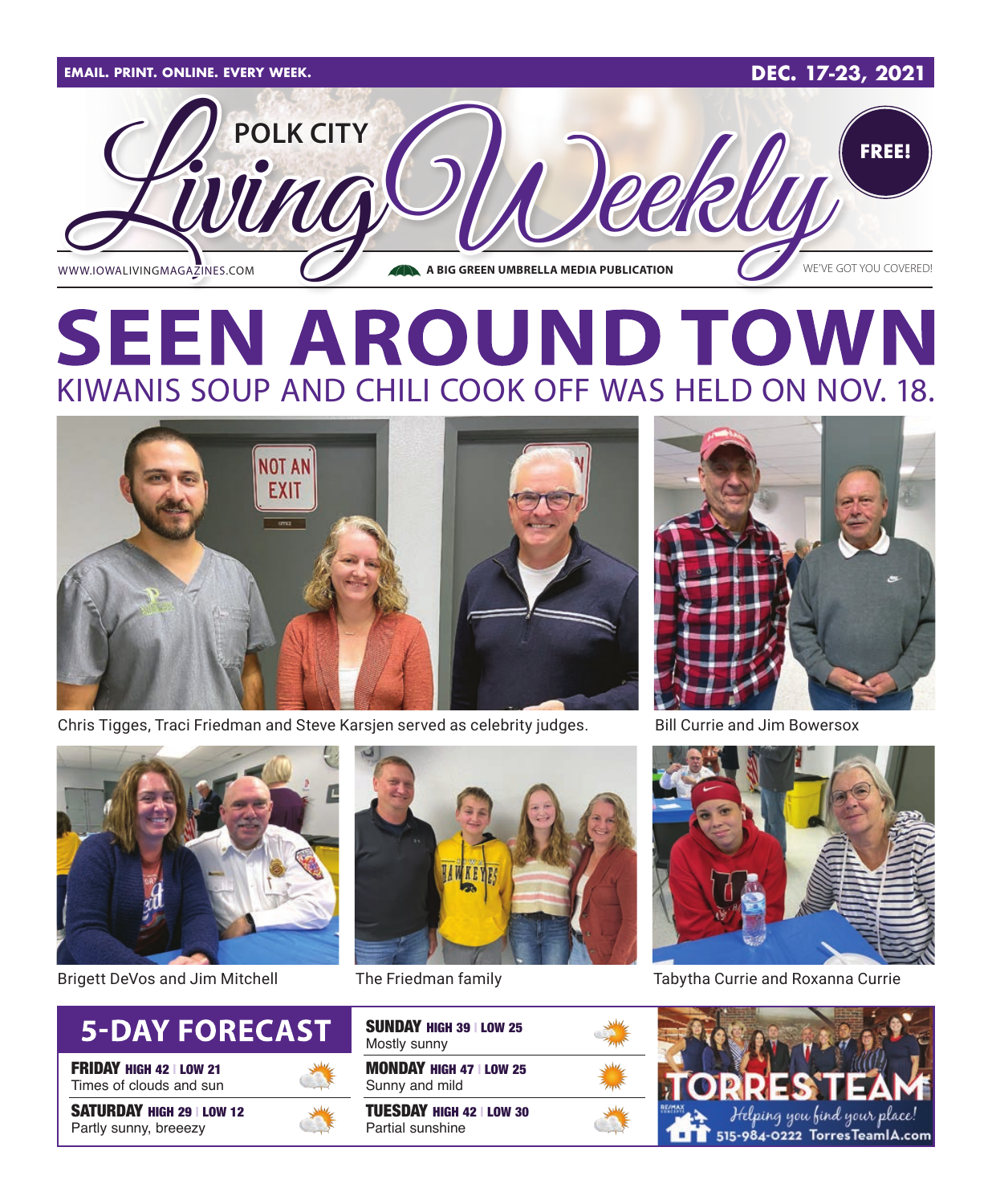

## FROM THE PUBLISHER MERRY CHRISTMAS TO YOU

In our Iowa Living magazines this month, our cover stories feature

residents of each community and their memories of **Christmases** past compared



to how they celebrate today. It is a wonderful collection of holiday memories and traditions passed along through generations.

Those of us who grew up in Midwest communities share many of these same Christmastime experiences. Decorating the Christmas tree. Baking lots of sweets. Gathering of family. Opening of Christmas presents. Eating traditional foods. Attending a Christmas service at a church — and recognizing that the birth of Jesus Christ is the reason for Christmas.

We are also reminded that our neighbors today may look and act a little different than we are used to. Different traditions. Different meal choices. Different definitions of family. And a different interpretation of Christmas. Not wrong. Just different.

Those of us who honor Jesus should know that we need to work to understand, accept and even appreciate those with different views and lifestyles than our own. That doesn't mean that we should abandon deny or feel guilty about our own traditions and beliefs about Christmas. Unfortunately, we live in a world today when saying something as simple as "Merry Christmas" is somehow offensive, which is the exact opposite of the intention. For most of us, saying



"Merry Christmas" is an uncomplicated invitation to family, friends and people we don't even know yet to enjoy and celebrate the Christmas season — in any way they see fit. Let there be no doubt, I will be celebrating Christmas, and I hope you are able to as well.

"Chestnuts roasting on an open fire. Jack Frost nipping at your nose. Yuletide carols being sung by a choir. And folks dressed up like Eskimos."

Yes, I am listening to "The Christmas Song" by Nat King Cole as I write this column, and I am reminded that "although it's been said many times, many ways… Merry Christmas to  $you."$ 

#### **Shane Goodman**

President and Publisher



Big Green Umbrella Media shane@dmcityview.com 515-953-4822, ext. 305

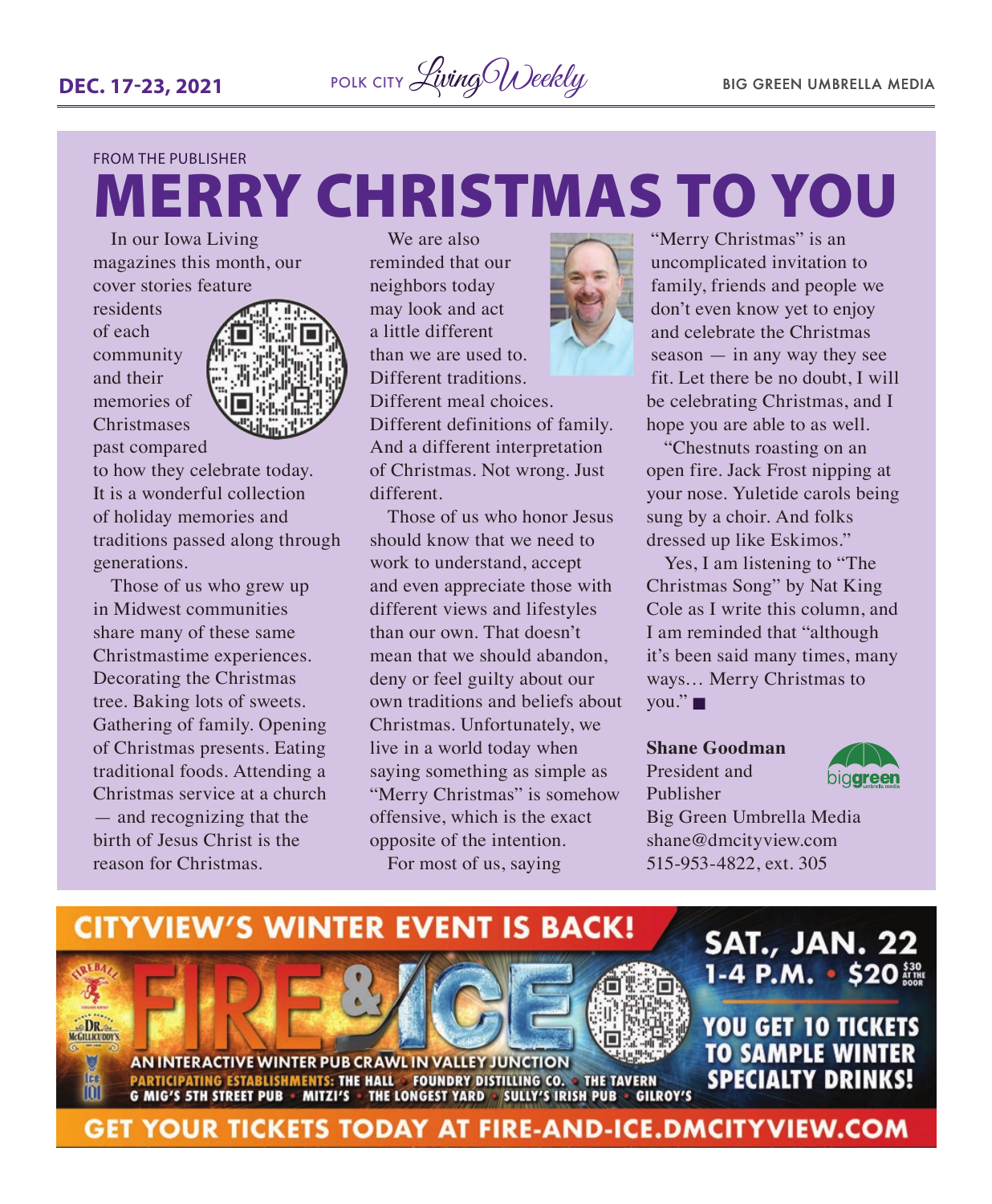BIG GREEN UMBRELLA MEDIA POLK CITY Living Weekly **DEC. 17-23, 2021** 

### REGULARLY SCHEDULED ACTIVITIES AT THE POLK CITY COMMUNITY LIBRARY

**• Story Time** is held Mondays and Tuesdays at 10 a.m. Join Ms. Melissa at the library for stories, songs and an activity or craft. Choose the day that works best for you. Register online at our website for one of the programs each week. Every story can be logged in 1,000 Books Before Kindergarten program, too. No story time Dec. 27-28.

**• Geri-Fit Strength Training Workouts** are held Mondays at 1 p.m. These work for all fitness levels. The program requires a set of light dumbbell weights, a sturdy chair and water to drink during the workout. The program is for ages 50 and older. Stretch bands are available upon request. Register online at polkcitylibrary.org if you will be attending in person. If you would like to participate from home via Zoom, please call the library ahead of time.

**• Coffee Wednesdays** are 10 a.m. to noon for women to gather for coffee and conversation.

**• Geri-Fit Weights program** is held Wednesdays at 1 p.m. This 45-minute intermediate strength training exercise program is designed to build strength, increase bone density and tone your muscles. It's never too late to learn how to work out with weights. The program requires a set of light dumbbell weights, a sturdy chair and water to drink during the workout. Register online at polkcitylibrary.org if you will be attending in person. If you would like to participate from home via Zoom, please call the library ahead of time.

**• Open Card Games** are held Thursdays from 1-3 p.m. The library has cards and Cribbage boards. Participants pick what game to play each Thursday. For ages 17 and older.

**• Sit N Stitch** is offered Thursdays, 6-8 p.m. Bring your current project and join us for stitching and conversation.

**• Men's Friday Coffee** is 10 a.m. via Zoom. Gentlemen, drop in for coffee and conversation. Enjoy spending time and having a few laughs or interesting discussions with other men from around the area.  $\blacksquare$ 

August Only POLK CITY COMMUNITY LIBRARY HOLIDAY HOURS

- Thursday, Dec. 23, CLOSED
- Friday, Dec. 25, CLOSED<br>• Friday, Dec. 24, CLOSED Saturday
- Saturday, Dec. 25, CLOSED



- Friday, Dec. 31, CLOSED
- Saturday, Jan. 1, CLOSED
- Monday, Jan. 17, CLOSED  $\blacksquare$



### NORTH POLK SCHEDULES

#### **Friday, Dec. 17**

4:15 p.m. **Wrestling:** Middle School @ Adel DeSoto Minburn CSD

#### **Saturday, Dec. 18**

9:30 a.m. **Wrestling:** Varsity Invitational vs. Multiple Schools

#### **Tuesday, Dec. 21**

- 6 p.m. **Basketball:** Girls Varsity @ Winterset
- 7:30 p.m. **Basketball:** Boys Varsity @ Winterset





**SIGN UP TO RECEIVE THE DIGITAL EDITION OF POLK CITY LIVING MAGAZINE FREE!**  *Scan the code below, or visit www.iowalivingmagazines.com.*